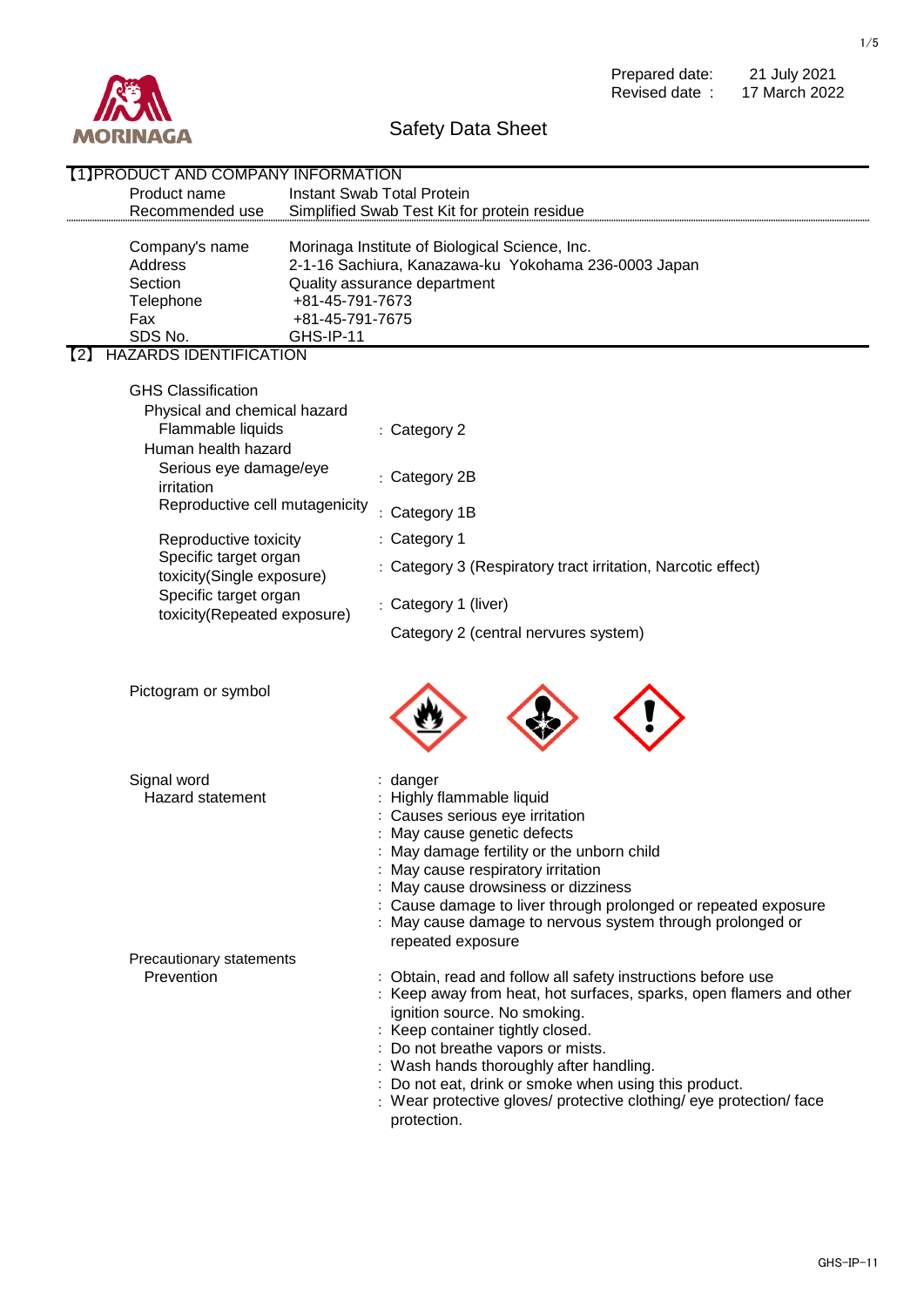Response

| If on skin( or hair)                | : Take off immediately all contaminated clothing. Rinse affected areas  |
|-------------------------------------|-------------------------------------------------------------------------|
|                                     | with water (or shower).                                                 |
| If on eyes                          | : Rinse cautiously with water for several minutes. Remove contact       |
|                                     | lenses, if present and easy to do. Continue rinsing.                    |
| If eye irritation persists          | : Get medical help.                                                     |
| If inhaled                          | : Remove victim to fresh air and keep at rest in a position comfortable |
|                                     | for breathing.                                                          |
| Cot modical hole if you fool unwall |                                                                         |

Get medical help if you feel unwell.

Storage

Store in a well-ventilated place. Keep container tightly closed. Store looked up.

Disposal

Dispose of contents/container in accordance with local and national regulations.

| $\left[3\right]$ | <b>COMPOSITION/INFORMATION ON INGREDIENTS</b><br>Substance/Mixture<br>: Mixture(reagents and swab) |                                                                   |                                                                                                                                         |                                                                              |         |  |
|------------------|----------------------------------------------------------------------------------------------------|-------------------------------------------------------------------|-----------------------------------------------------------------------------------------------------------------------------------------|------------------------------------------------------------------------------|---------|--|
|                  |                                                                                                    |                                                                   |                                                                                                                                         |                                                                              |         |  |
|                  | Ingredients and reagents                                                                           |                                                                   | Material                                                                                                                                | <b>CAS Number</b>                                                            | %       |  |
|                  | (0.5mL per pieces)                                                                                 |                                                                   | Ethanol                                                                                                                                 | 64-17-5                                                                      | 40.8    |  |
|                  |                                                                                                    |                                                                   | Glycerol                                                                                                                                | $56 - 81 - 5$                                                                | 40-55   |  |
|                  |                                                                                                    |                                                                   | Citric acid                                                                                                                             | 5949-29-1                                                                    | $1 - 5$ |  |
|                  |                                                                                                    |                                                                   | Coloring matter                                                                                                                         | $\blacksquare$                                                               | $< 1\%$ |  |
|                  |                                                                                                    |                                                                   | Water                                                                                                                                   | 7732-18-5                                                                    | 5-20%   |  |
| (4)              | <b>FIRST AID MEASURES</b>                                                                          |                                                                   |                                                                                                                                         |                                                                              |         |  |
|                  | Inhalation                                                                                         |                                                                   | comfortable for breathing.                                                                                                              | Remove the victim to fresh air and keep at rest in a position                |         |  |
|                  |                                                                                                    |                                                                   |                                                                                                                                         | Call a POISON CENTER or doctor if you feel unwell.                           |         |  |
|                  | Skin contact                                                                                       |                                                                   |                                                                                                                                         | : Wash skin with soap and plenty of water.                                   |         |  |
|                  | Eye contact                                                                                        |                                                                   |                                                                                                                                         | Rinse cautiously with water for several minutes. Remove contact              |         |  |
|                  |                                                                                                    |                                                                   |                                                                                                                                         | lenses, if present and easy to do. Continue rinsing.                         |         |  |
|                  |                                                                                                    |                                                                   |                                                                                                                                         | Immediately call POISON CENTER or doctor.                                    |         |  |
|                  |                                                                                                    |                                                                   |                                                                                                                                         | After rinse the mouth with water again and again, give several               |         |  |
|                  | Ingestion                                                                                          |                                                                   | cups of water drink for diluting the effect.<br>Induce vomiting with fingers inserted into the throat if possible.                      |                                                                              |         |  |
|                  |                                                                                                    |                                                                   |                                                                                                                                         |                                                                              |         |  |
|                  |                                                                                                    |                                                                   | Get medical attention immediately.                                                                                                      |                                                                              |         |  |
| (5)              | <b>FIRE-FIGHTING MEASURES</b>                                                                      |                                                                   |                                                                                                                                         |                                                                              |         |  |
|                  | Extinguishing media                                                                                |                                                                   |                                                                                                                                         | : Water, dry, chemical, alcohol-resistant form and carbon dioxide.           |         |  |
|                  | Fire fighting                                                                                      |                                                                   |                                                                                                                                         | $\pm$ In the initial stage of fire, extinguish the fire with large amount of |         |  |
|                  |                                                                                                    |                                                                   |                                                                                                                                         | water injection, or with fire extinguishers using dry chemical, carbon       |         |  |
|                  |                                                                                                    |                                                                   |                                                                                                                                         | dioxide, etc. In case of big fire, interrupt form the air by foam(alcohol-   |         |  |
|                  |                                                                                                    |                                                                   | resistant form)                                                                                                                         |                                                                              |         |  |
|                  | Protection for firefighters                                                                        |                                                                   |                                                                                                                                         | : Wear an appropriate respirator and chemical protective clothing            |         |  |
|                  |                                                                                                    |                                                                   | during fire fighting.                                                                                                                   |                                                                              |         |  |
|                  | [6] ACCIDENTAL RELEASE MEASURES                                                                    |                                                                   |                                                                                                                                         |                                                                              |         |  |
|                  |                                                                                                    |                                                                   |                                                                                                                                         |                                                                              |         |  |
|                  | Personal precautions                                                                               |                                                                   | For indoor, provide adequate ventilation process until the end of<br>working. Deny unnecessary entry other than the people involved by, |                                                                              |         |  |
|                  | Protective equipment and                                                                           |                                                                   | for example, using a rope. While working, wear appropriate protective                                                                   |                                                                              |         |  |
|                  | emergency procedures                                                                               | equipment to avoid adhering it on skin, or inhaling the gas. Work |                                                                                                                                         |                                                                              |         |  |
|                  |                                                                                                    |                                                                   |                                                                                                                                         | from windward, and retract the people downwind.                              |         |  |
|                  | Environmental precautions                                                                          |                                                                   |                                                                                                                                         | : To be careful not discharged to the environment without being              |         |  |
|                  |                                                                                                    |                                                                   |                                                                                                                                         | properly handled waste water contaminated.                                   |         |  |
|                  | Methods and materials for                                                                          |                                                                   |                                                                                                                                         | : Absorb dry sand, earth, sawdust and the waste. Collect empty container     |         |  |
|                  | contaminant and methods and                                                                        |                                                                   | that can be sealed.                                                                                                                     |                                                                              |         |  |
|                  | materials for cleaning up                                                                          |                                                                   |                                                                                                                                         |                                                                              |         |  |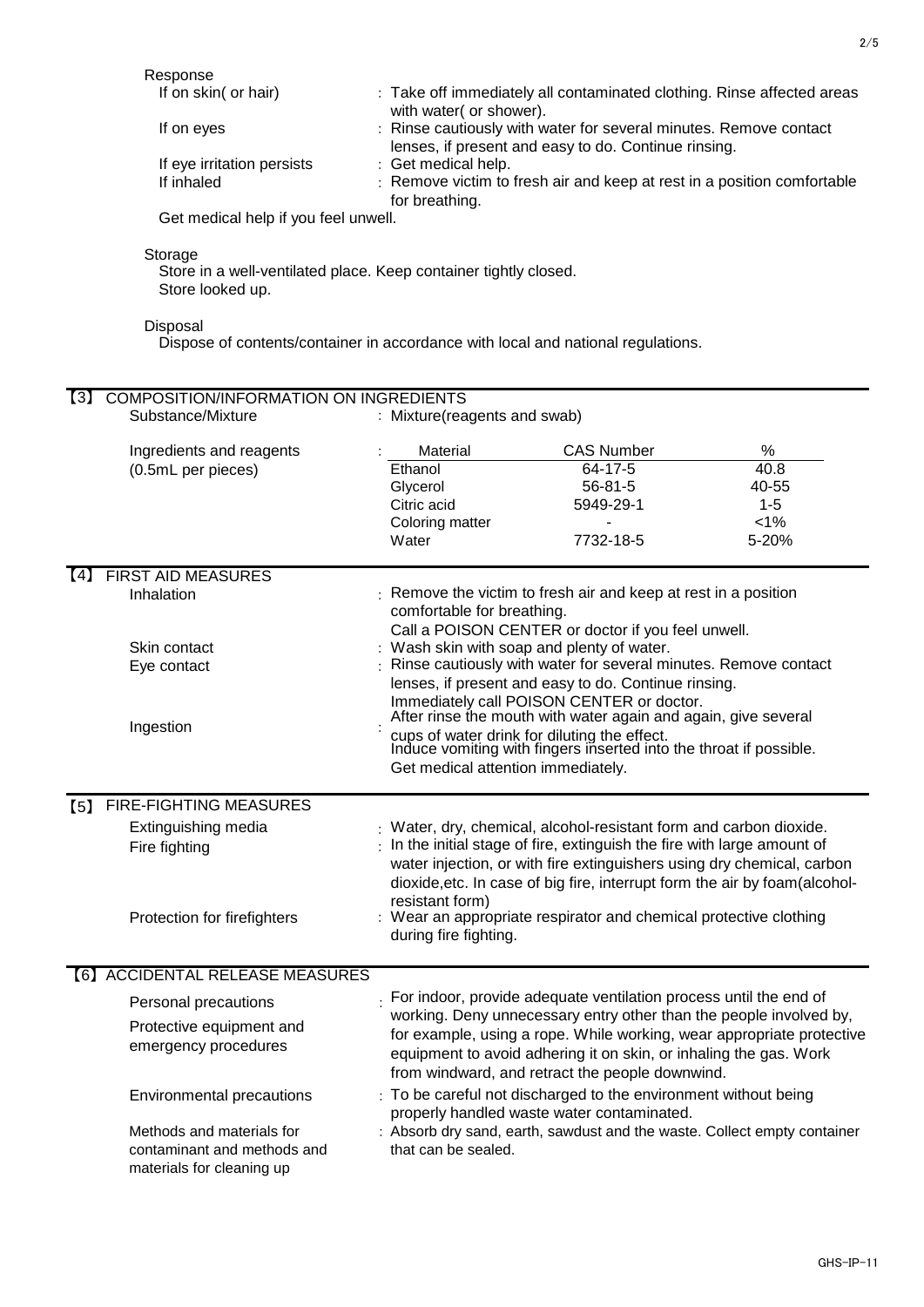| Recovery, neutralization<br>Secondary disaster prevention<br>measures | : No information available.<br>Clean contaminated objects and areas thoroughly observing<br>environmental regulations.                                                                                                                                                                                                                                                                                                                                                                                                                |  |
|-----------------------------------------------------------------------|---------------------------------------------------------------------------------------------------------------------------------------------------------------------------------------------------------------------------------------------------------------------------------------------------------------------------------------------------------------------------------------------------------------------------------------------------------------------------------------------------------------------------------------|--|
| <b>HANDLING AND STORAGE</b><br>(7)                                    |                                                                                                                                                                                                                                                                                                                                                                                                                                                                                                                                       |  |
| Handling                                                              |                                                                                                                                                                                                                                                                                                                                                                                                                                                                                                                                       |  |
| <b>Technical measure</b>                                              | Highly flammable. Avoid contact with high temperature objects,<br>spark, and strong oxidizing agent. Use with local exhaust ventilation.                                                                                                                                                                                                                                                                                                                                                                                              |  |
| Precautions                                                           | Do not rough handling containers, such as upsetting, falling, giving a<br>shock, and dragging. Prevent leakage, overflow, and scattering. Not<br>to generate stream and dust in vain. Seal the container after use.<br>After handling, wash hands and face, and then gargle. In places other<br>than those specified, should not be smoking or eating and drinking.<br>Should no be brought contaminated protective equipment and gloves<br>to rest steps. Deny unnecessary entry of non-emergency personnel<br>to the handling area. |  |
| Safety handling precautions                                           | Take necessary action to avoid static electricity discharge (which<br>might cause ignition of organic vapors). Avoid contact with skin, eyes<br>or clothing. Use personal protective equipment as required.                                                                                                                                                                                                                                                                                                                           |  |
| Storage                                                               |                                                                                                                                                                                                                                                                                                                                                                                                                                                                                                                                       |  |
| Safe Storage conditions                                               | Store away from sunlight in well-ventilated place at room temperature<br>(preferably cool). Keep container tightly closed.                                                                                                                                                                                                                                                                                                                                                                                                            |  |
| Incompatible substances                                               | Strong oxidizing agents                                                                                                                                                                                                                                                                                                                                                                                                                                                                                                               |  |
| [8] EXPOSURE CONTROL/PERSONAL PROTECTION                              |                                                                                                                                                                                                                                                                                                                                                                                                                                                                                                                                       |  |
| <b>Exposure limits</b>                                                | <b>ACGIH</b>                                                                                                                                                                                                                                                                                                                                                                                                                                                                                                                          |  |
|                                                                       | Ethanol<br>STEL 100ppm                                                                                                                                                                                                                                                                                                                                                                                                                                                                                                                |  |
|                                                                       | Glycerol<br>TWA 10mg/m3 (vapor)                                                                                                                                                                                                                                                                                                                                                                                                                                                                                                       |  |
|                                                                       |                                                                                                                                                                                                                                                                                                                                                                                                                                                                                                                                       |  |
| Personal protective equipment                                         |                                                                                                                                                                                                                                                                                                                                                                                                                                                                                                                                       |  |
| Respiratory protection                                                | : Dust mask                                                                                                                                                                                                                                                                                                                                                                                                                                                                                                                           |  |
| Hand protection<br>Eye protection                                     | : Protection gloves<br>Protection eyeglasses or chemical safety goggles                                                                                                                                                                                                                                                                                                                                                                                                                                                               |  |
| Skin and body protection                                              | Long-sleeved work clothes, protective boots                                                                                                                                                                                                                                                                                                                                                                                                                                                                                           |  |
| General hygiene considerations                                        | Handle in accordance with good industrial hygiene and safety                                                                                                                                                                                                                                                                                                                                                                                                                                                                          |  |
|                                                                       |                                                                                                                                                                                                                                                                                                                                                                                                                                                                                                                                       |  |
| [9] PHYSICAL AND CHEMICAL PROPERTIES                                  |                                                                                                                                                                                                                                                                                                                                                                                                                                                                                                                                       |  |
| Appearance                                                            | : Liquid                                                                                                                                                                                                                                                                                                                                                                                                                                                                                                                              |  |
| Color                                                                 | : Yellow                                                                                                                                                                                                                                                                                                                                                                                                                                                                                                                              |  |
| Odor                                                                  | Alcohol odor                                                                                                                                                                                                                                                                                                                                                                                                                                                                                                                          |  |
| Boiling point                                                         | No data available (Ethanol: 78°C)                                                                                                                                                                                                                                                                                                                                                                                                                                                                                                     |  |
| Flammability                                                          | Highly flammable liquid and vapor                                                                                                                                                                                                                                                                                                                                                                                                                                                                                                     |  |
| Upper/lower flammability<br>or explosive limits                       | Ethanol (Ethanol: $3.3 \sim 19.0$ vol%)<br>÷                                                                                                                                                                                                                                                                                                                                                                                                                                                                                          |  |
| Flash point                                                           | : $15.5^{\circ}$ C                                                                                                                                                                                                                                                                                                                                                                                                                                                                                                                    |  |
| Auto-ignition temperature                                             | : No data available (Ethanol: 371°C, Glycerol: 400°C)                                                                                                                                                                                                                                                                                                                                                                                                                                                                                 |  |
| Decomposition temperature                                             | No data available                                                                                                                                                                                                                                                                                                                                                                                                                                                                                                                     |  |
| pH                                                                    | $2.0 \sim 2.7$                                                                                                                                                                                                                                                                                                                                                                                                                                                                                                                        |  |
| Dynamic viscosity                                                     | No data available                                                                                                                                                                                                                                                                                                                                                                                                                                                                                                                     |  |
| Solubilities                                                          | Water, ethanol (Very soluble)                                                                                                                                                                                                                                                                                                                                                                                                                                                                                                         |  |
| Vapor pressure                                                        | No data available                                                                                                                                                                                                                                                                                                                                                                                                                                                                                                                     |  |
| Vapor density                                                         | No data available                                                                                                                                                                                                                                                                                                                                                                                                                                                                                                                     |  |
| Particle characteristics                                              | : No data available                                                                                                                                                                                                                                                                                                                                                                                                                                                                                                                   |  |
| [10] STABILITY AND REACTIVITY                                         |                                                                                                                                                                                                                                                                                                                                                                                                                                                                                                                                       |  |
| <b>Stability</b>                                                      | Stable under recommended storage conditions.                                                                                                                                                                                                                                                                                                                                                                                                                                                                                          |  |
| Reactivity                                                            | No data available.                                                                                                                                                                                                                                                                                                                                                                                                                                                                                                                    |  |
| <b>Hazardous reactions</b>                                            | may cause ignition on contact with strong oxidizing agent.                                                                                                                                                                                                                                                                                                                                                                                                                                                                            |  |
| Condition to avoid                                                    | Extremes of temperature and direct sunlight, heat, flames and sparks.                                                                                                                                                                                                                                                                                                                                                                                                                                                                 |  |
| Incompatible material                                                 | Strong oxidizing agent                                                                                                                                                                                                                                                                                                                                                                                                                                                                                                                |  |
| Hazardous decomposition product :                                     | Carbon monoxide(CO), Carbon dioxide(CO <sub>2</sub> )                                                                                                                                                                                                                                                                                                                                                                                                                                                                                 |  |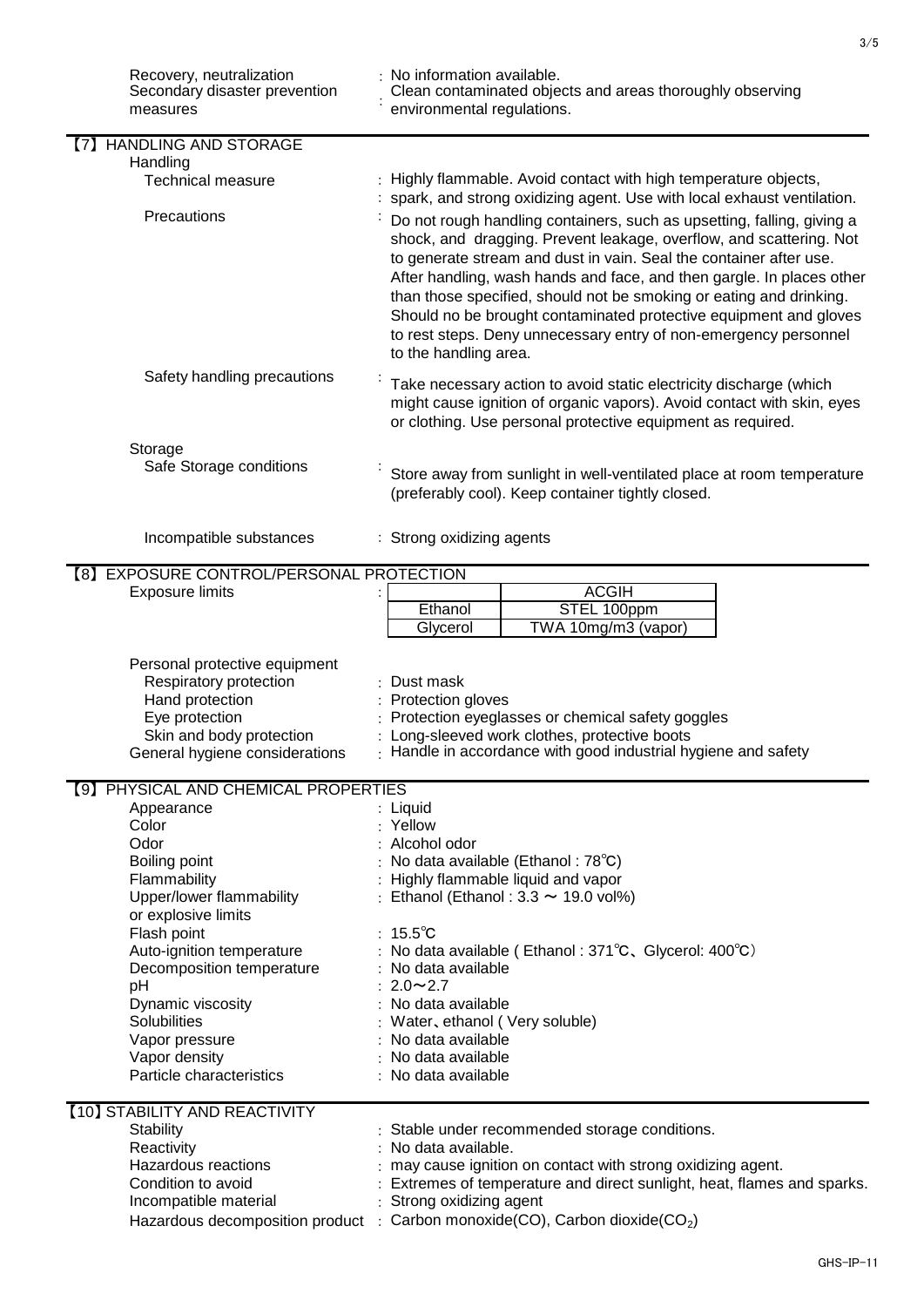| [11] TOXICOLOGICAL INFORMATION                                    |                   |                                                                |                        |
|-------------------------------------------------------------------|-------------------|----------------------------------------------------------------|------------------------|
| Acute toxicity                                                    |                   |                                                                |                        |
| Oral                                                              | : Not classified  |                                                                |                        |
| Dermal                                                            |                   | Classification not possible                                    |                        |
| Inhalation(vapor)                                                 |                   | Classification not possible                                    |                        |
| Inhalation(dusts and mists)                                       |                   | Classification not possible                                    |                        |
| <b>Chemical name</b>                                              | Oral LD50         | Dermal LD50                                                    | <b>Inhalation LC50</b> |
| Ethanol                                                           | 6200mg/kg (rat)   | 2000mg/kg(rabbit)                                              | 6300ppmV(rat) 4h       |
| Glycerol                                                          | 12600mg/kg(rat)   | >10g/kg(rabbit)                                                | N/A                    |
| Citric acid                                                       | N/A               | N/A                                                            | N/A                    |
|                                                                   |                   |                                                                |                        |
| Skin corrosion / irritation                                       |                   | : Classification not possible                                  |                        |
|                                                                   |                   | Ethanol                                                        | Not classified         |
|                                                                   |                   | Glycerol                                                       | Not data available     |
|                                                                   |                   | <b>Citric acid</b>                                             | Category 2             |
| Serious eye damage / eye irritation : Classification not possible |                   |                                                                |                        |
|                                                                   |                   | Ethanol                                                        | Category 2A-2B         |
|                                                                   |                   | Glycerol                                                       | Category 2B            |
|                                                                   |                   | Citric acid                                                    | Category 2A            |
|                                                                   |                   |                                                                |                        |
| Respiratory sensitization                                         |                   |                                                                |                        |
| / skin sensitization                                              |                   |                                                                |                        |
| Respiratory sensitization                                         |                   | : Classification not possible                                  |                        |
| Skin sensitization                                                |                   | : Classification not possible                                  |                        |
|                                                                   |                   |                                                                |                        |
| Reproductive cell mutagenicity                                    | : Category 1B     |                                                                |                        |
|                                                                   |                   | Ethanol                                                        | Category <sub>1B</sub> |
|                                                                   |                   | Glycerol                                                       | No data available      |
|                                                                   |                   | <b>Citric acid</b>                                             | No data available      |
|                                                                   |                   |                                                                |                        |
| Carcinogenicity                                                   |                   | : Classification not possible                                  |                        |
|                                                                   |                   | Ethanol                                                        | Not classified         |
|                                                                   |                   | Glycerol                                                       | No data available      |
|                                                                   |                   | Citric acid                                                    | No data available      |
|                                                                   |                   |                                                                |                        |
| Reproductive toxicity                                             | Category 1        |                                                                |                        |
|                                                                   |                   | Ethanol                                                        | Category 1A            |
|                                                                   |                   | Glycerol                                                       | No data available      |
|                                                                   |                   | <b>Citric acid</b>                                             | No data available      |
|                                                                   |                   |                                                                |                        |
| Specific target organ toxicity -                                  |                   | : Category 3 ( Respiratory tract irritation, Narcotic effects) |                        |
| single exposure                                                   |                   | Ethanol                                                        | Category 1A            |
|                                                                   |                   | Glycerol                                                       | No data available      |
|                                                                   |                   | Citric acid                                                    | No data available      |
|                                                                   |                   |                                                                |                        |
| Specific target organ                                             |                   | : Category 1 (Liver)                                           |                        |
| toxicity(repeated exposure)                                       |                   | Category 2 ( central nervous system)                           |                        |
| Ethanol                                                           |                   | Category 1(liver), Category 2(central nervous system)          |                        |
| Glycerol                                                          | No data available |                                                                |                        |
| Citric acid                                                       | No data available |                                                                |                        |
| Aspiration hazard                                                 |                   | : No data available                                            |                        |
|                                                                   |                   |                                                                |                        |